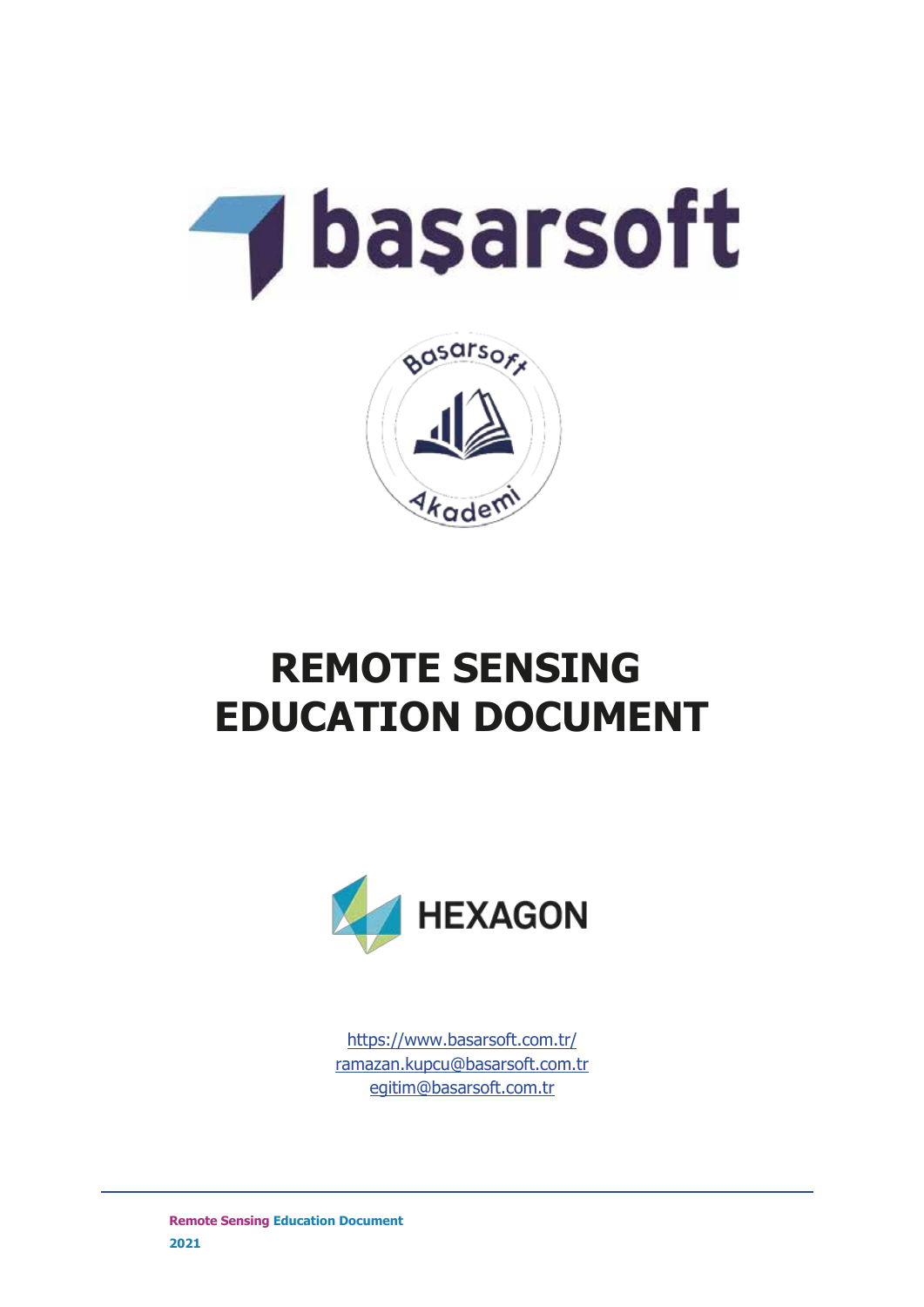

## **REMOTE SENSING EDUCATION DOCUMENT**

Remote sensing is the technique of recording and examining the earth and ground resources without establishing a physical connection with them. In other words, remote sensing; It is a branch of science that aims to take images of the earth without physical contact via aircraft and satellites and to obtain information from these images.

With remote sensing technologies, fast, reliable and low-cost projects with high added value can be developed in the production and management of spatial information.Although the studies on geographic information systems in the public and private sectors in our country are at a very advanced level, activities related to remote sensing are at the stage of maturation in recent years, especially with the widespread use of free satellite images, images provided by UAV and drone technologies, and images taken from our national satellites.

Our institutions need the processing and evaluation of remote sensing data in order to carry out their activities more effectively. Many technologies have emerged that facilitate automatic or semi-automatic determination of information using satellite data.

As in the world, large projects are carried out on a national scale in these areas in our country, and value-added outputs are produced. Remote sensing technologies are used in agriculture, forestry, environment, water management, defense, intelligence, mining, disaster management, management of underground and surface resources, urban planning and many space-based engineering and research projects.

The main purpose of this training program is to teach the users practically the processing and valuation of remotely sensed images and the production of value-added products through sample data for their own work areas.

Our entire training program lasts for 5 full days (30 hours). The topics and contents covered in the training program are as follows:

#### **Introduction to Remote Sensing**

 The foundations of remote sensing (RS) are built on the science of physics and enable us to understand the earth. After the obtained data are based on physical foundations, the analysis carried out by mathematical methods. The theoretical knowledge of Remote Sensing technologies will be explained in this context. Usage areas of remote sensing, sectoral Satellite projects in Turkey and around the world, sensors and image features, free image download portals and BAŞARSOFT remote sensing solutions information will be given.

- Basic Concepts in Remote Sensing
- Types of Remote Sensing, Sensor Systems and Detection Platforms
- Microwave Remote Sensing
- Image Types and Features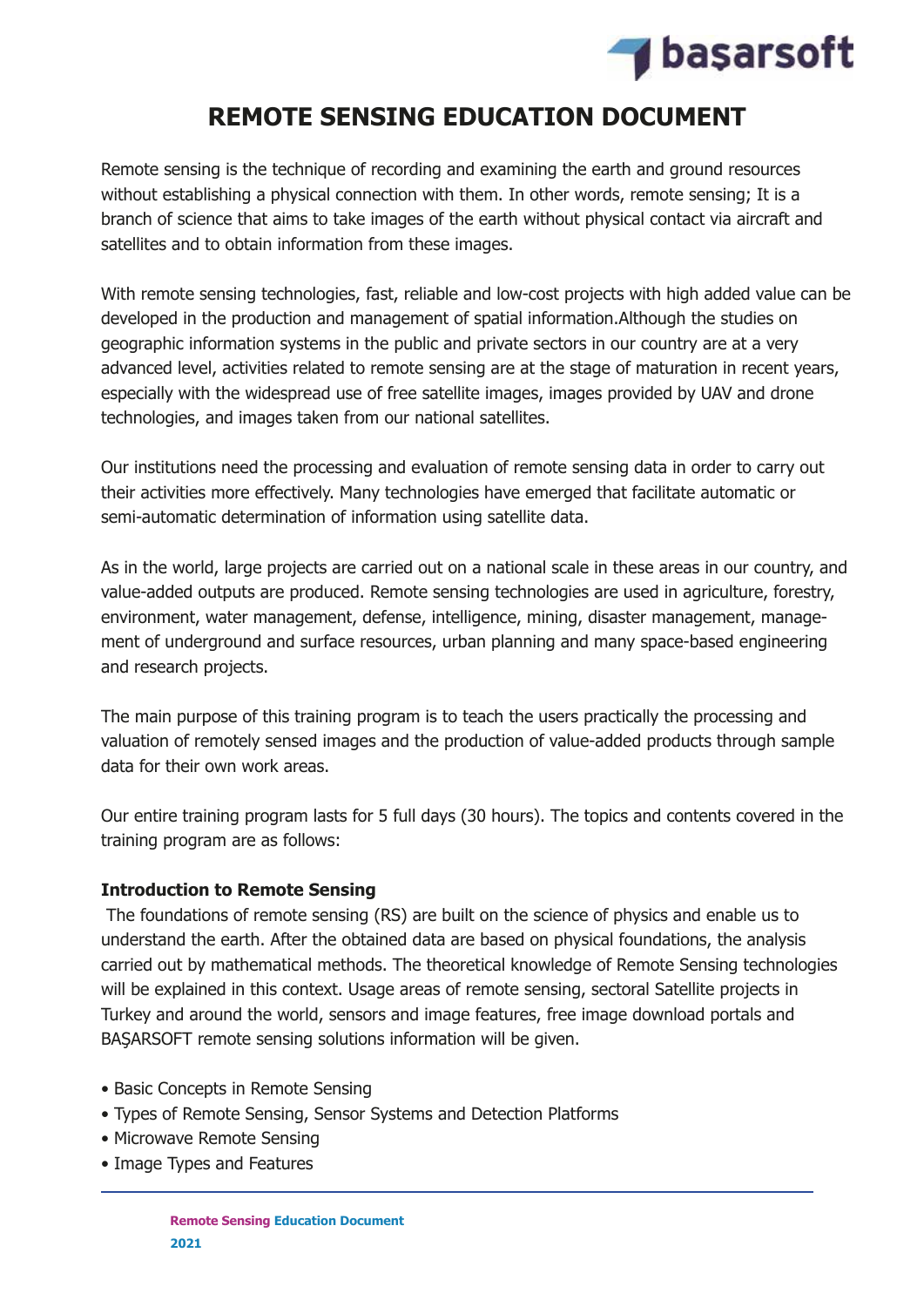

- Digital Image Processing
- Classification
- Remote Sensing Application Areas
- BAŞARSOFT Remote Sensing Solutions
- Free Image Download Portals

### **Image Processing and Valuation**

With the ERDAS Imagine program on sample satellite images, various format types of images will be displayed over sample satellite images, cropping operations on images according to their areas of interest, sharpening of images and the readability of the images colored according to different band combinations will be studied. In addition, applications of different indices for the determination of plant health and water areas will be carried out using images. Inferences will be made by analyzing the images taken from different sensors such as Thermal and Lidar.

- Satellite Image Formats and Metadata Reading
- Introduction of Analysis and Imaging Tools
- Subset, Pansharp, Mosaic Operations
- Image Enhancement Operations
- Combining the Bands
- Generation a Vegetation and Water Index
- Landsat 8 Thermal Band Analysis with Spatial Models
- Lidar Point Cloud Data Analysis

#### **Image Classification**

Classification in remote sensing is the process of identifying meaningful groups in the image that provide thematic information. In other words, classification is the transformation of image data with different spatial, spectral, radiometric and temporal components into descriptive labels or thematic information that categorizes different surface materials and states. Thematic information, which is defined as what and where, different types of soil and vegetation from general categories such as vegetation on the earth, soil, water, water depth and pollution, etc. connected to more detailed subcategories as it varies. In this context, practical examples of different classification algorithms will be developed. The performances of pixel-based and object-based classification methods will be compared and the spatial model and machine learning algorithm will be run on different satellite images.

- Supervised Classification
- Unsupervised Classification
- Object Based Classification
- Classification with Machine Learning Algorithm